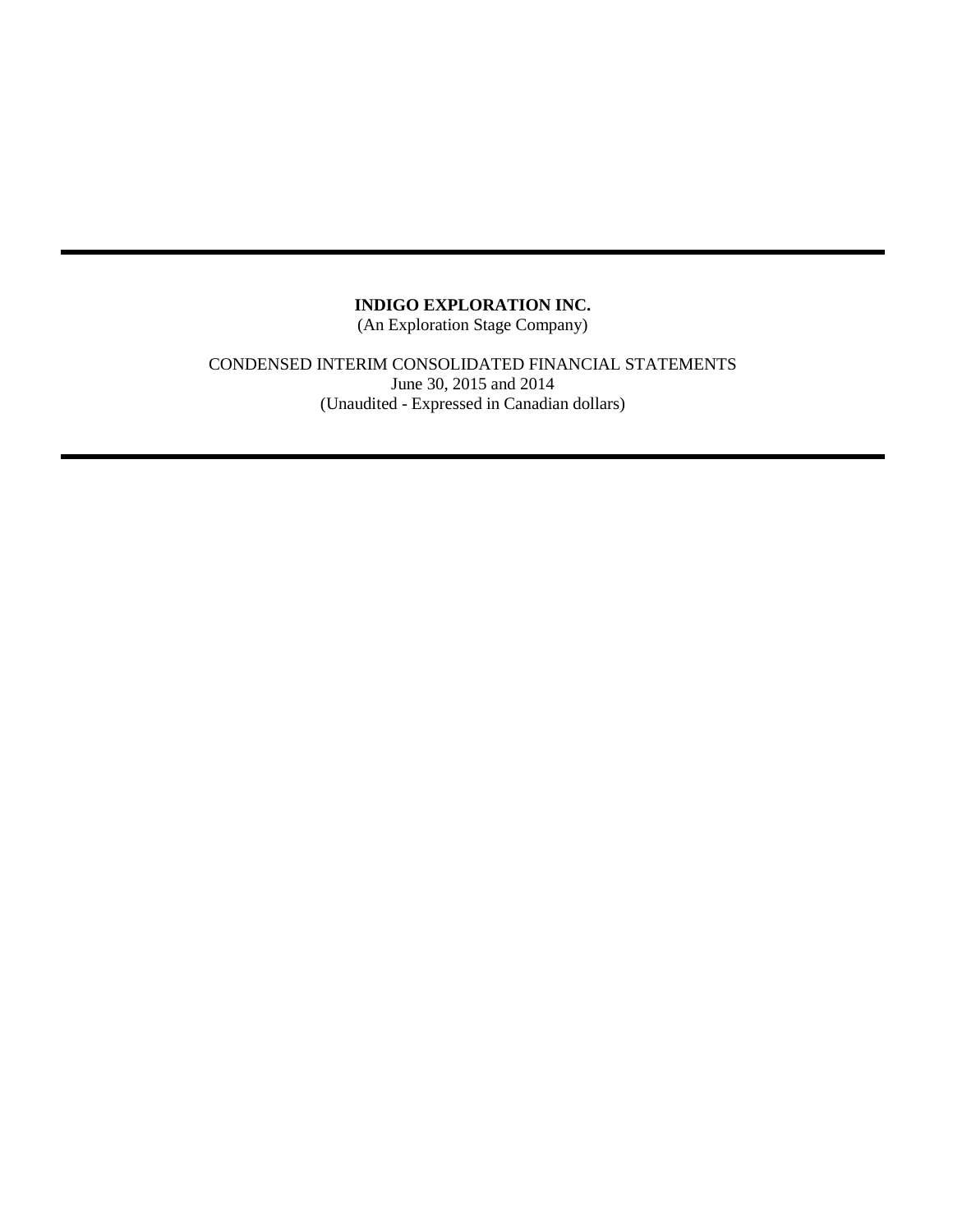#### **NOTICE OF NO AUDITOR REVIEW OF**

#### **CONDENSED INTERIM CONSOLIDATED FINANCIAL STATEMENTS**

The accompanying unaudited condensed interim consolidated financial statements of the Company and all information contained in the third quarter 2015 report have been prepared by and are the responsibility of the Company's management.

The Audit Committee of the Board of Directors has reviewed the condensed interim consolidated financial statements and related financial reporting matters.

The Company's independent auditor has not performed a review of these condensed interim consolidated financial statements in accordance with standards established by the Canadian Institute of Chartered Accountants for a review of condensed interim consolidated financial statements by an entity's auditor.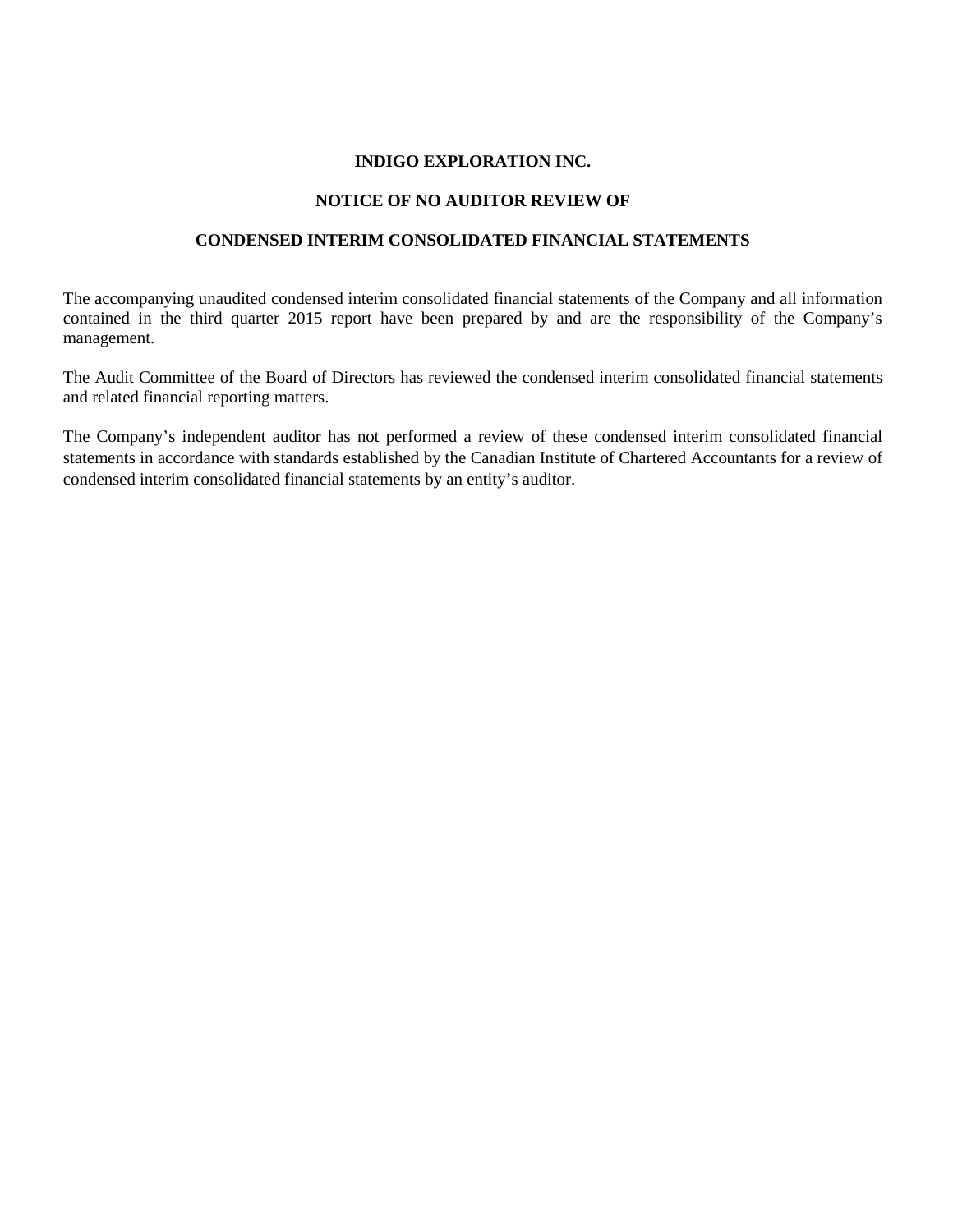# (An Exploration Stage Company)

**CONDENSED INTERIM CONSOLIDATED STATEMENTS OF FINANCIAL POSITION**

(Unaudited - Expressed in Canadian dollars)

|                                          |                | <b>June 30,</b><br>2015 | September 30,<br>2014  |
|------------------------------------------|----------------|-------------------------|------------------------|
|                                          | <b>Notes</b>   | \$                      | \$                     |
| <b>ASSETS</b>                            |                |                         |                        |
| Current                                  |                |                         |                        |
| Cash and cash equivalents                |                | 21,005                  | 47,036                 |
| Taxes recoverable and other receivables  |                | 4,800                   | 2,102                  |
| Prepaid expenses                         |                | 2,409                   | 2,535                  |
|                                          |                | 28,214                  | 51,673                 |
|                                          |                |                         |                        |
| Equipment                                |                | 600                     | 2,407                  |
| Mineral properties (Schedule 1)          |                | 803,690                 | 729,148                |
|                                          |                |                         |                        |
|                                          |                | 832,504                 | 783,228                |
|                                          |                |                         |                        |
| <b>LIABILITIES</b>                       |                |                         |                        |
| Current                                  |                |                         |                        |
| Accounts payable and accrued liabilities | $\overline{7}$ | 62,726                  | 63,813                 |
|                                          |                |                         |                        |
|                                          |                |                         |                        |
| EQUITY ATTRIBUTABLE TO SHAREHOLDERS      |                |                         |                        |
| Share capital                            | 8              | 6,648,016<br>730,223    | 6,513,774              |
| Contributed surplus<br>Deficit           |                | (6,608,461)             | 722,598<br>(6,516,957) |
|                                          |                | 769,778                 | 719,415                |
|                                          |                |                         |                        |
|                                          |                | 832,504                 | 783,228                |
|                                          |                |                         |                        |

Organization and nature of operations (Note 1) Going concern (Note 2) Subsequent event (Note 12)

#### **Approved by the Board of Directors**

*"Paul S. Cowley"* Director *"Marino J. Sveinson"* Director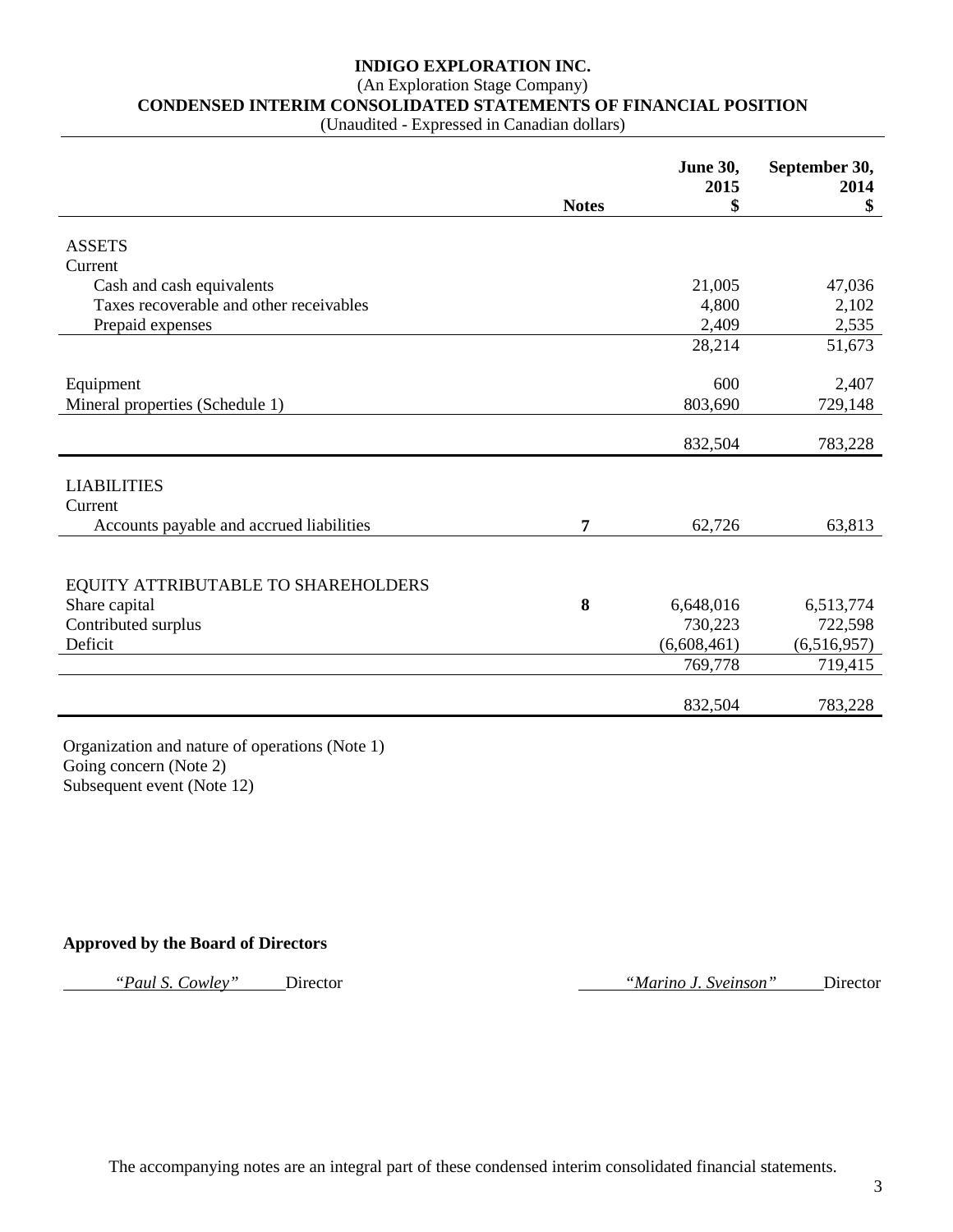### (An Exploration Stage Company)

# **CONDENSED INTERIM CONSOLIDATED STATEMENTS OF LOSS AND COMPREHENSIVE LOSS**

For the three and nine months ended June 30, 2015 and 2014

(Unaudited - Expressed in Canadian dollars)

|                                            | Three months ended<br>June 30 |            |            |            | <b>Nine months ended</b><br>June 30 |
|--------------------------------------------|-------------------------------|------------|------------|------------|-------------------------------------|
|                                            |                               | 2015       | 2014       | 2015       | 2014                                |
|                                            | <b>Note</b>                   | \$         | \$         | \$         | \$                                  |
|                                            |                               |            |            |            |                                     |
| Accounting and audit fees                  | 9                             | 6,236      | 8,367      | 25,779     | 37,950                              |
| Depreciation                               |                               | 600        | 1,867      | 1,807      | 5,607                               |
| Filing fees                                |                               | 2,877      | 998        | 15,473     | 13,065                              |
| Foreign exchange loss                      |                               | 1,479      | 364        | 3,250      | 2,369                               |
| <b>Investor</b> relations                  |                               |            | 924        |            | 1,316                               |
| Legal fees                                 |                               | 277        | 303        | 3,774      | 1,919                               |
| Management and administration fees         | 9                             | 5,850      | 5,850      | 17,551     | 21,364                              |
| Office and miscellaneous                   |                               | 8,030      | 12,612     | 23,880     | 41,765                              |
|                                            |                               |            |            |            |                                     |
| Loss before other items                    |                               | (25, 349)  | (31,285)   | (91,514)   | (125, 355)                          |
|                                            |                               |            |            |            |                                     |
| Interest income                            |                               |            | 162        | 10         | 490                                 |
| Loss on sale of equipment                  |                               |            | (6,035)    |            | (6,035)                             |
|                                            |                               |            |            |            |                                     |
| Loss and comprehensive loss for the period |                               | (25, 349)  | (37, 158)  | (91, 504)  | (130,900)                           |
|                                            |                               |            |            |            |                                     |
| Basic and diluted loss per share           |                               | (0.00)     | (0.00)     | (0.00)     | (0.00)                              |
|                                            |                               |            |            |            |                                     |
| Weighted average number of shares          |                               | 55,585,982 | 47,960,982 | 53,217,392 | 44,896,562                          |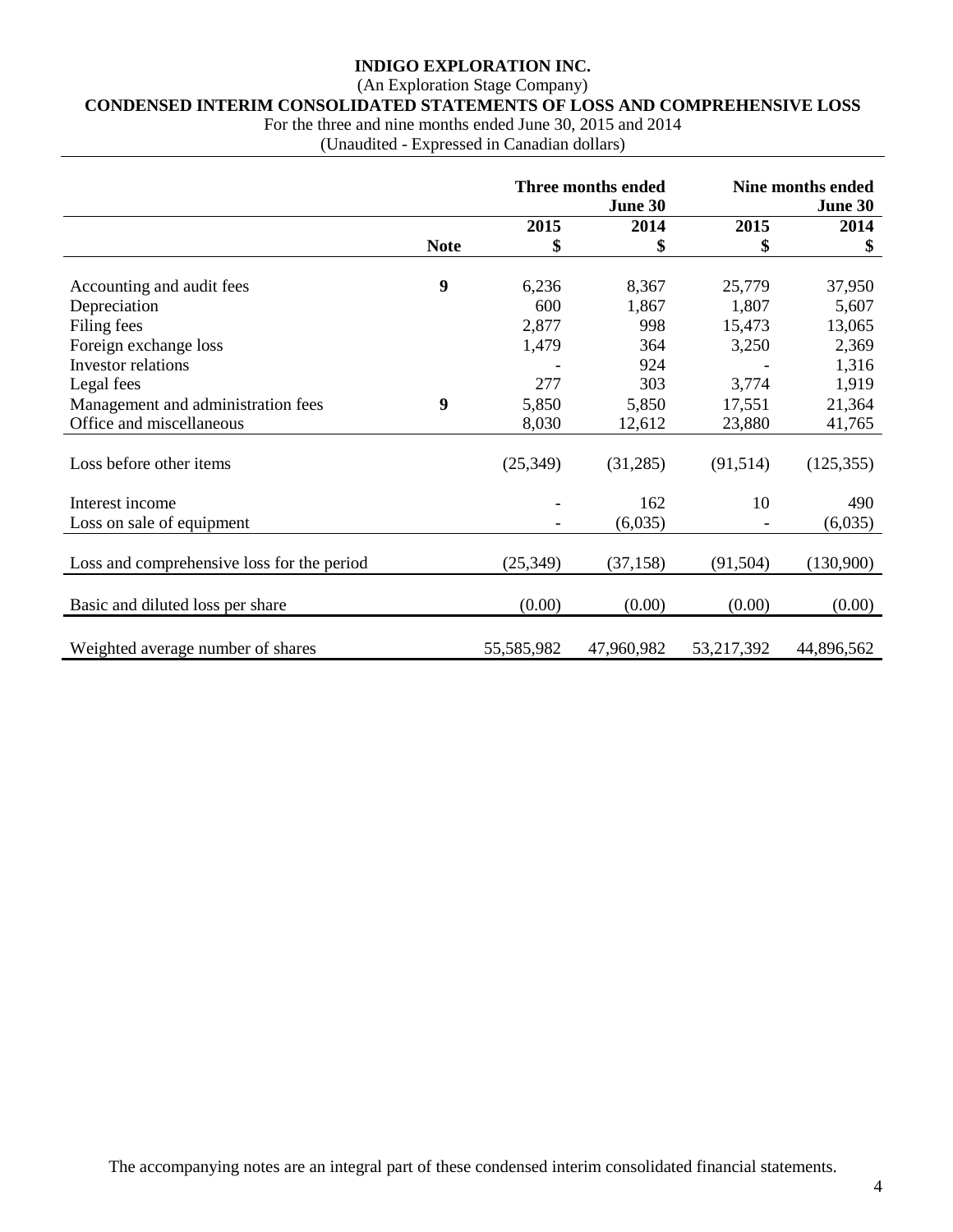(An Exploration Stage Company)

#### **CONDENSED INTERIM CONSOLIDATED STATEMENTS OF CASH FLOWS**

For the nine months ended June 30, 2015 and 2014

(Unaudited - Expressed in Canadian dollars)

|                                                                    | 2015      | 2014<br>\$ |
|--------------------------------------------------------------------|-----------|------------|
|                                                                    |           |            |
| Cash provided by (used in)                                         |           |            |
| Operating activities                                               |           |            |
| Loss for the period                                                | (91, 504) | (130,900)  |
| Add items not involving cash:                                      |           |            |
| Depreciation                                                       | 1,807     | 5,607      |
| Loss on sale of equipment                                          |           | 6,035      |
|                                                                    | (89, 697) | (119, 258) |
| Changes in non-cash working capital items:                         |           |            |
| Taxes recoverable and other receivables                            | (2,698)   | 1,208      |
| Prepaid expenses                                                   | 126       | (688)      |
| Accounts payable and accrued liabilities                           | 6,062     | (7,579)    |
|                                                                    | (86,207)  | (126,317)  |
|                                                                    |           |            |
| Investing activities                                               |           |            |
| Deferred exploration expenditures                                  | (81,691)  | (138, 559) |
| Proceeds from sale of equipment                                    |           | 11,150     |
|                                                                    | (81,691)  | (127, 409) |
|                                                                    |           |            |
| Financing activities                                               |           |            |
| Issuance of shares pursuant to private placement                   | 152,500   | 245,000    |
| Issuance costs                                                     | (10, 633) | (1,975)    |
|                                                                    | 141,867   | 243,025    |
|                                                                    |           |            |
| Increase (decrease) in cash and cash equivalents during the period | (26,031)  | (10,701)   |
| Cash and cash equivalents - beginning of the period                | 47,036    | 99,224     |
| Cash and cash equivalents - end of the period                      | 21,005    | 88,523     |
|                                                                    |           |            |
| Cash paid for interest                                             |           |            |
| Cash received for interest                                         | 10        | 944        |
| Cash paid for income taxes                                         |           |            |
|                                                                    |           |            |
| Cash and cash equivalents are comprised of:                        |           |            |
| Cash                                                               | 21,005    | 23,523     |
| Short-term investments                                             |           | 65,000     |
|                                                                    |           |            |
|                                                                    | 21,005    | 88,523     |

Supplemental cash flow information (Note 9)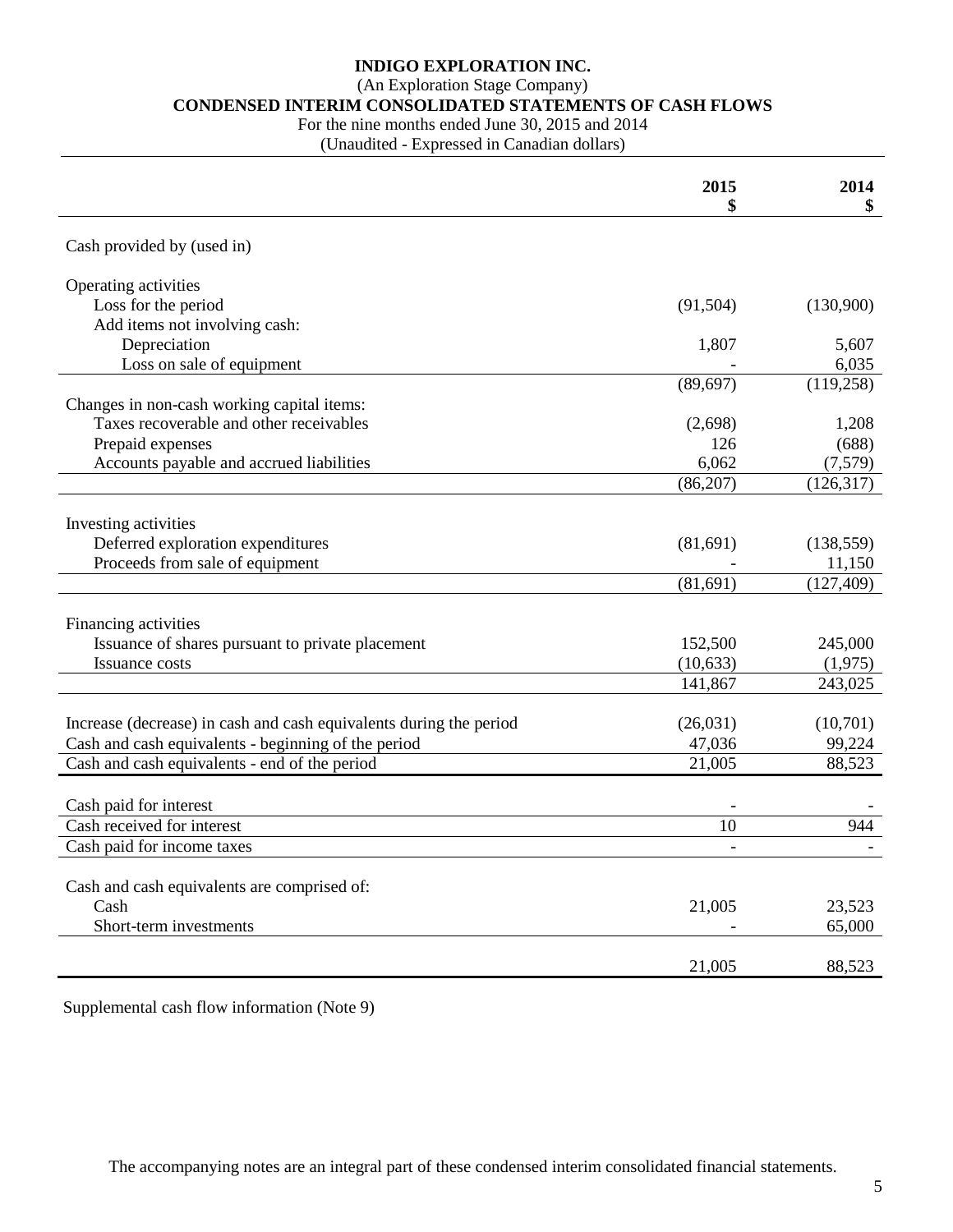### (An Exploration Stage Company)

**CONDENSED INTERIM CONSOLIDATED STATEMENTS OF CHANGES IN EQUITY**

For the nine months ended June 30, 2015 and 2014

(Unaudited - Expressed in Canadian dollars)

|                                                                                                                                             | <b>Shares</b><br># | <b>Share</b><br>Capital<br>\$ | <b>Contributed</b><br><b>Surplus</b><br>\$ | <b>Deficit</b><br>\$ | <b>Total</b><br>\$               |
|---------------------------------------------------------------------------------------------------------------------------------------------|--------------------|-------------------------------|--------------------------------------------|----------------------|----------------------------------|
| Balance – September 30, 2013                                                                                                                | 43,060,982         | 6,368,749                     | 624,598                                    | (4,214,779)          | 2,778,568                        |
| Issued during the period:<br>Pursuant to private placement of units<br>Less: cash issue costs<br>Loss and comprehensive loss for the period | 4,900,000          | 147,000<br>(1,975)            | 98,000                                     | (130,900)            | 245,000<br>(1,975)<br>(130,900)  |
| Balance – June 30, 2014                                                                                                                     | 47,960,982         | 6,513,774                     | 722,598                                    | (4,345,679)          | 2,890,693                        |
| Loss and comprehensive loss for the period                                                                                                  |                    |                               |                                            | (2,171,278)          | (2,171,278)                      |
| Balance – September 30, 2014                                                                                                                | 47,960,982         | 6,513,774                     | 722,598                                    | (6,516,957)          | 719,415                          |
| Issued during the year:<br>Pursuant to private placement of units<br>Less: cash issue costs<br>Loss and comprehensive loss for the period   | 7,625,000          | 144,875<br>(10,633)           | 7,625                                      | (91, 504)            | 152,500<br>(10,633)<br>(91, 504) |
| Balance – June 30, 2015                                                                                                                     | 55,585,982         | 6,648,016                     | 730,223                                    | (6,608,461)          | 769,778                          |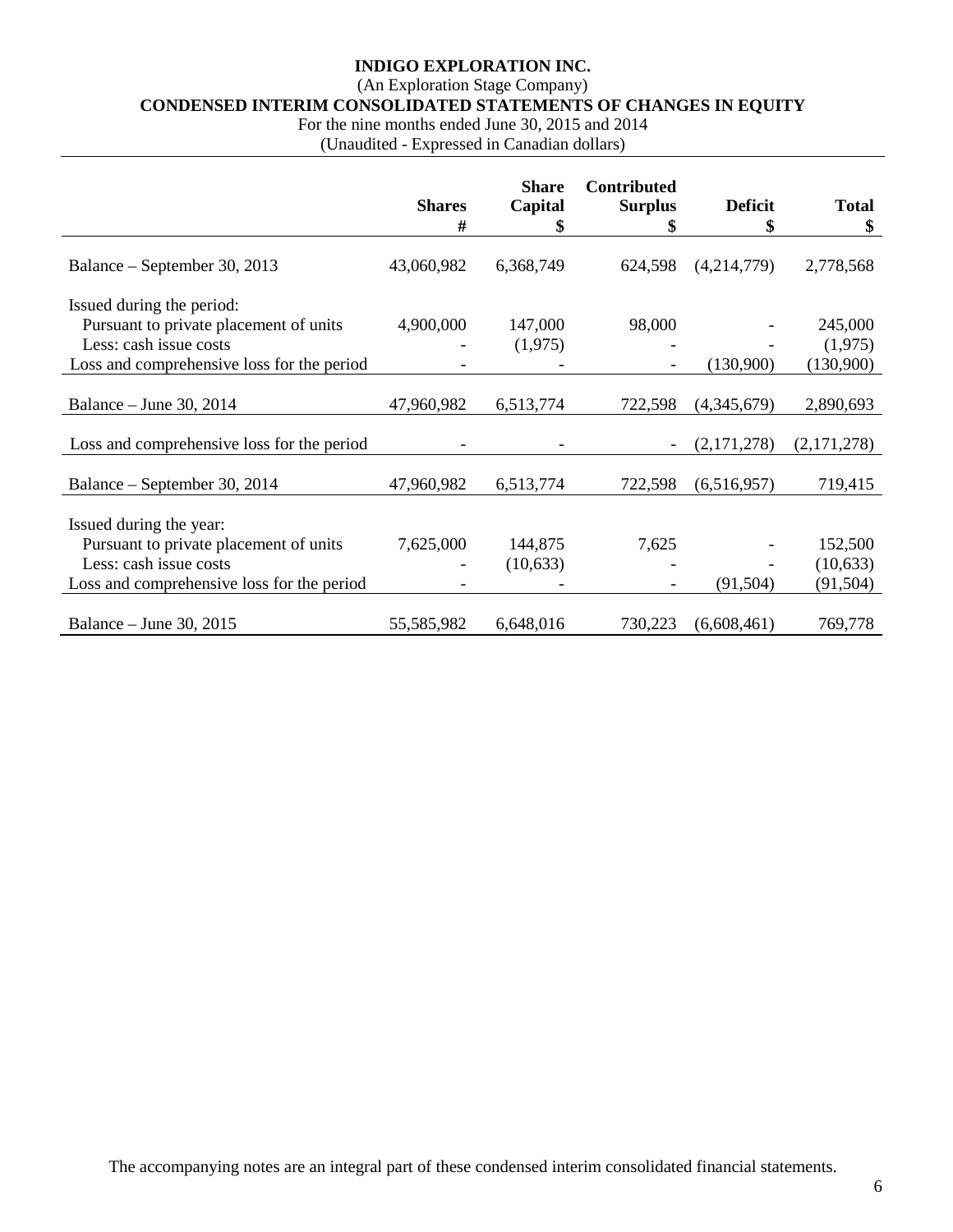#### **1 ORGANIZATION AND NATURE OF OPERATIONS**

Indigo Exploration Inc. ("the Company") is in the business of the acquisition, exploration and evaluation of mineral properties, and either joint venturing or developing these properties further or disposing of them when the evaluation is completed. The Company is listed for trading on the TSX Venture Exchange under the symbol "IXI". At June 30, 2015, the Company was in the exploration stage and had interests in properties located in Burkina Faso, West Africa. The Company's corporate head office is located at Suite 880 – 580 Hornby Street, Vancouver, British Columbia, Canada.

### **2 GOING CONCERN**

These condensed interim consolidated financial statements have been prepared on a going concern basis, which assumes that the Company will be able to meet its obligations and continue its operations for the next twelve months. Realization values may be substantially different from carrying values as shown and these financial statements do not give effect to adjustments that would be necessary to the carrying values and classification of assets and liabilities should the Company be unable to continue as a going concern. Such adjustments could be material. At June 30, 2015, the Company had not yet achieved profitable operations, had an accumulated deficit of \$6,608,461 since inception and expects to incur further losses in the development of its business, all of which indicate the existence of a material uncertainty that may cast significant doubt upon the Company's ability to continue as a going concern and, therefore, that it may be unable to realize its assets and discharge its liabilities in the normal course of business. The Company's ability to continue as a going concern is dependent upon its ability to obtain the necessary financing to develop the mineral properties and to meet its ongoing levels of corporate overhead and discharge its liabilities as they come due. Although the Company has been successful in the past in obtaining financing, there is no assurance that it will be able to obtain adequate financing in the future or that such financing will be on terms advantageous to the Company.

### **3 BASIS OF PRESENTATION**

These condensed interim consolidated financial statements have been prepared in accordance with International Financial Reporting Standards ("IFRS") as issued by the International Accounting Standards Board ("IASB") applicable to the preparation of interim financial statements, including IAS 34, Interim Financial Reporting. The condensed interim consolidated financial statements should be read in conjunction with the annual audited consolidated financial statements for the year ended September 30, 2014, which have been prepared in accordance with IFRS as issued by the IASB.

The Company uses the same accounting policies and methods of computation as in the annual audited consolidated financial statements for the year ended September 30, 2014.

These financial statements were approved by the board of directors for issue on August 28, 2015.

### **4 ACCOUNTING STANDARDS**

#### **i) New standards and amendments effective for the first time from October 1, 2014**

The following revised standards and amendments became effective for the Company on October 1, 2014. The new and amended standards did not have a significant impact on the condensed interim consolidated financial statements. The following is a brief summary of the principal new standards adopted by the Company:

IAS 32 – Financial instruments, Presentation. IAS 32 was amended to clarify the requirements for offsetting financial assets and liabilities. The amendments clarify that the right of offset must be available on the current date and cannot be contingent on a future date.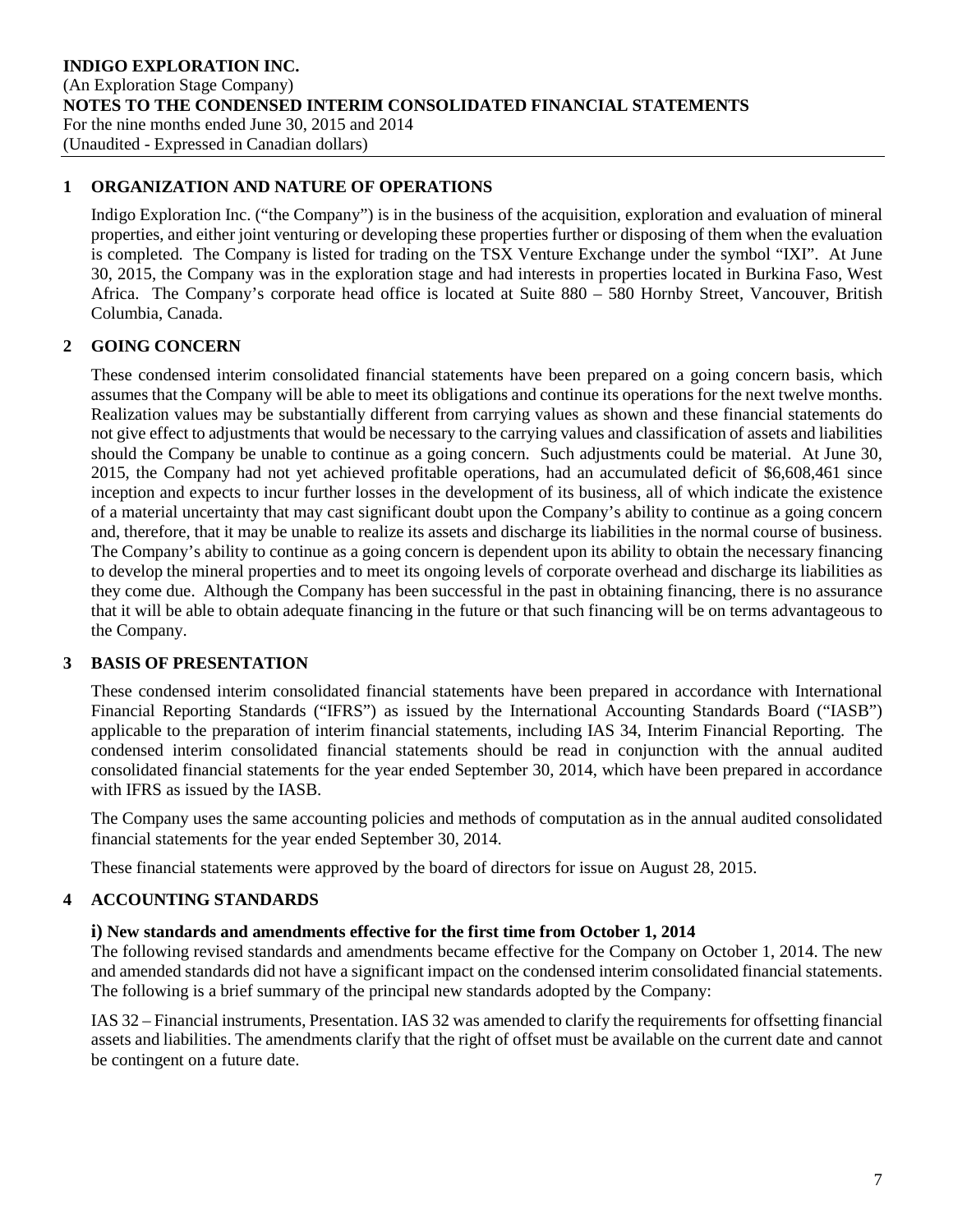#### **INDIGO EXPLORATION INC.** (An Exploration Stage Company) **NOTES TO THE CONDENSED INTERIM CONSOLIDATED FINANCIAL STATEMENTS** For the nine months ended June 30, 2015 and 2014 (Unaudited - Expressed in Canadian dollars)

IAS 36 – Impairment of Assets. IFRS 36 was amended by recoverable amount disclosures for nonfinancial assets.

IFRIC 21 – Levies. IFRIC 21 clarifies and provides guidance on when to recognize the obligating event that gives rise to a liability to pay a levy is the activity described in the relevant legislation that triggers the payment of the levy.

#### **ii) Accounting standards issued but not yet effective**

At the date of approval of the condensed interim consolidated financial statements the following standards, which are applicable to the Company, were issued but not yet effective. The Company has not completed its assessment of the impact that the new and amended standard will have on its financial statements. The following is a brief summary of the principal new or amended standards.

IFRS 7 – Financial Instruments disclosures. The Standard was amended to require additional disclosures on transition from IAS 39 and IFRS 9, effective for annual periods beginning on or after January 1, 2015.

IFRS 9 – Financial Instruments: Classification and Measurement. IFRS 9 introduces new requirements for the classification and measurement of financial instruments and is effective for annual periods beginning on or after January 1, 2018, with early adoption permitted.

### **5 CRITICAL ACCOUNTING ESTIMATES AND JUDGEMENTS**

The preparation of financial statements requires management to use judgement in applying its accounting policies and estimates and assumptions about the future. Estimates and other judgements are continuously evaluated and are based on management's experience and other factors, including expectations about future events that are believed to be reasonable under the circumstances.

Judgements:

- (i) The assumption that the Company is a going concern and will continue in operation for the foreseeable future and at least one year. The factors considered by management are disclosed in Note 2.
- (ii) The assessment of indicators of impairment for the mineral properties and the related determination of the recoverable amount and write-down of the properties where applicable.

The Company has no critical accounting estimates.

### **6 MINERAL PROPERTIES (Schedule 1)**

Title to mineral properties involves certain inherent risks due to the difficulties of determining the validity of certain claims as well as the potential for problems arising from the frequently ambiguous conveyancing history characteristic of many mineral properties. The Company has investigated title to its mineral properties and, to the best of its knowledge, title to its properties are in good standing.

The recoverability of amounts shown as mineral properties is dependent upon the conversion of mineral resources to economically recoverable reserves, the Company's ability to obtain financing to develop the properties, and the ultimate realization of profits through future production or sale of the properties.

Pursuant to the Mining Code of Burkina Faso, an exploration permit holder is required to incur 270,000 West African CFA Francs (\$583) of exploration expenditures per square kilometre per year in order to maintain its permits in good standing. If such expenditures are not incurred, the Government of Burkina Faso may, at its discretion, cancel the permits after giving the permit holder sixty day notice to remedy any deficiency. At June 30, 2015, the Company has not incurred sufficient expenditures on its Lati, Loto and Tordo permits to comply with the Mining Code of Burkina Faso. Sufficient expenditures have been incurred on the Moule and Kodyel permits. The Company believes its Burkina Faso permits are in good standing.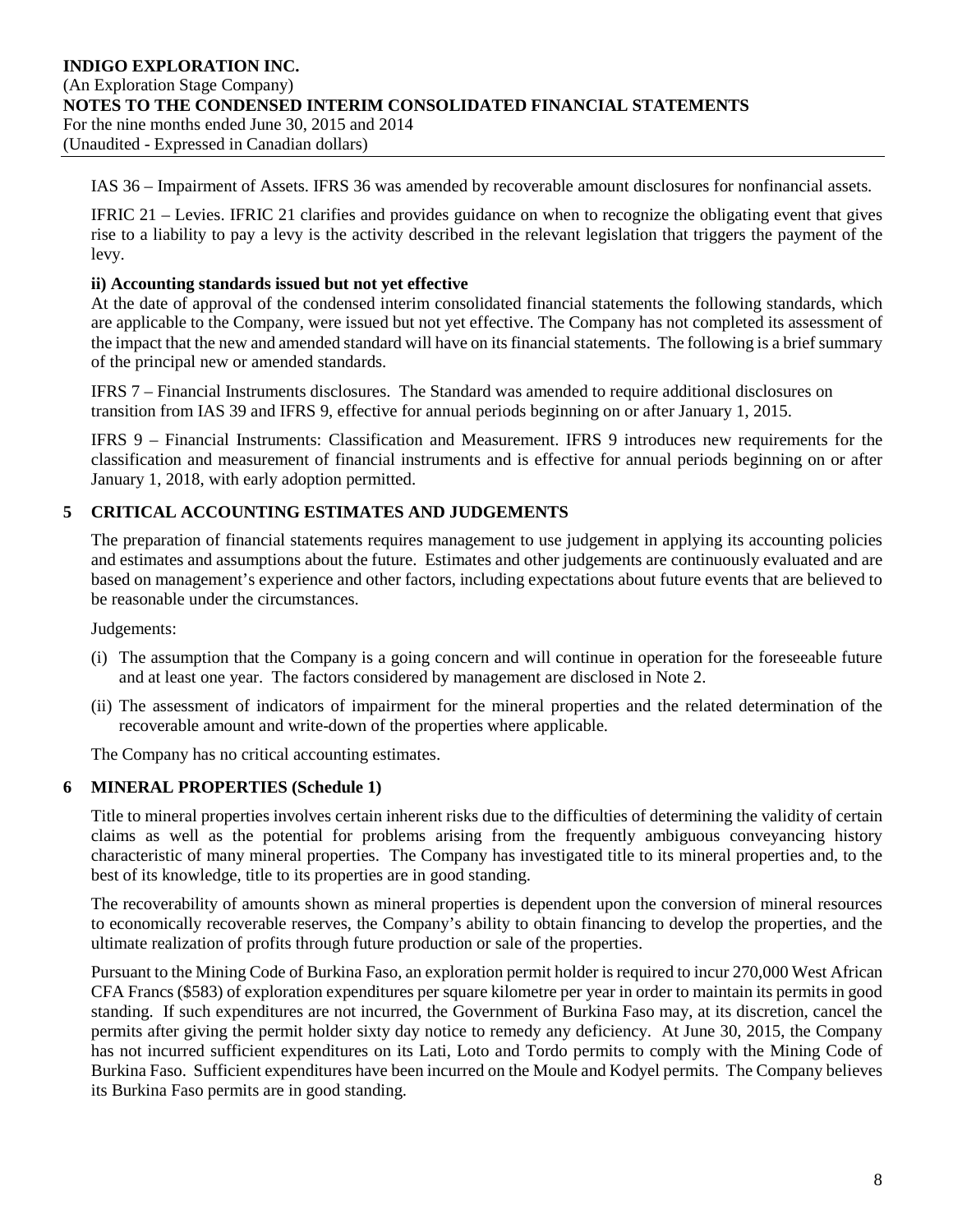During the nine months ended June 30, 2015, the Kodyel permit expired however the Company had submitted the documentation required to extend the permit prior to the civil unrest that broke out in Burkina Faso in October 2014. A transitional government has been established and will remain in place until the next election in 2015. As a result, the Company has not received the renewed permit from the new government. The Company believes it presently holds all necessary licenses and permits to carry on the activities which it is currently conducting, and that it is presently complying in all material respects with the terms of such licenses and permits. There can be no guarantee, however, that the Company will be able to obtain and maintain, at all times, all necessary licenses and permits required to continue the proposed exploration or to develop its properties into commercial production and to operate mining facilities thereon.

#### *Kodyel Exploration Permit and Other Permits*

Pursuant to the acquisition of Sanu Burkina Faso S.A.R.L. on June 30, 2010, the Company acquired gold mineral properties located in Burkina Faso, Africa. The permits acquired were the Kodyel Exploration Permit, the Tordo Exploration Permit, the Lati Exploration Permit and the Loto Exploration Permit. The Company has no significant commitments with respect to these permits other than compliance with the Mining Code of Burkina Faso.

#### *Moule Gold Permit, Burkina Faso*

On May 5, 2010, the Company entered into an option agreement to acquire a 100% interest, subject to a 1.5% net smelter return ("NSR") royalty, in the Moule Gold Permit, in western Burkina Faso. During the year ended September 30, 2013, the Company made the final option payment and was awaiting the 100% title transfer of the permit to the Company by the Burkina Faso government. The Company paid a total of US\$400,000 in cash and \$15,000 in shares to acquire the Moule Gold Permit. During the year ended September 30, 2014, the Company received the 100% title transfer of the permit to the Company by the Burkina Faso government.

The Company has the right to purchase the entire 1.5% NSR royalty for US\$1,800,000.

### **7 ACCOUNTS PAYABLE AND ACCRUED LIABILITIES**

|                                 | <b>June 30,</b><br>2015 | September 30,<br>2014 |  |
|---------------------------------|-------------------------|-----------------------|--|
|                                 |                         | $\mathbf{\$}$         |  |
| Trade payables and accruals     | 4,875                   | 28,602                |  |
| Due to related parties (Note 9) | 57,851                  | 35,211                |  |
|                                 |                         |                       |  |
|                                 | 62,726                  | 63,813                |  |

### **8 SHARE CAPITAL**

### a) Authorized:

Unlimited common shares without par value. Issued and fully paid at June 30, 2015: 55,585,982 (September 30, 2014: 47,960,982)

#### b) Financing:

During the nine months ended June 30, 2015, the Company completed three tranches of a non-brokered private placement as follows:

(i) On December 17, 2014, the Company closed the first tranche of 5,125,000 units at \$0.02 per unit for gross proceeds of \$102,500. Each unit is comprised of one common share and one share purchase warrant. Each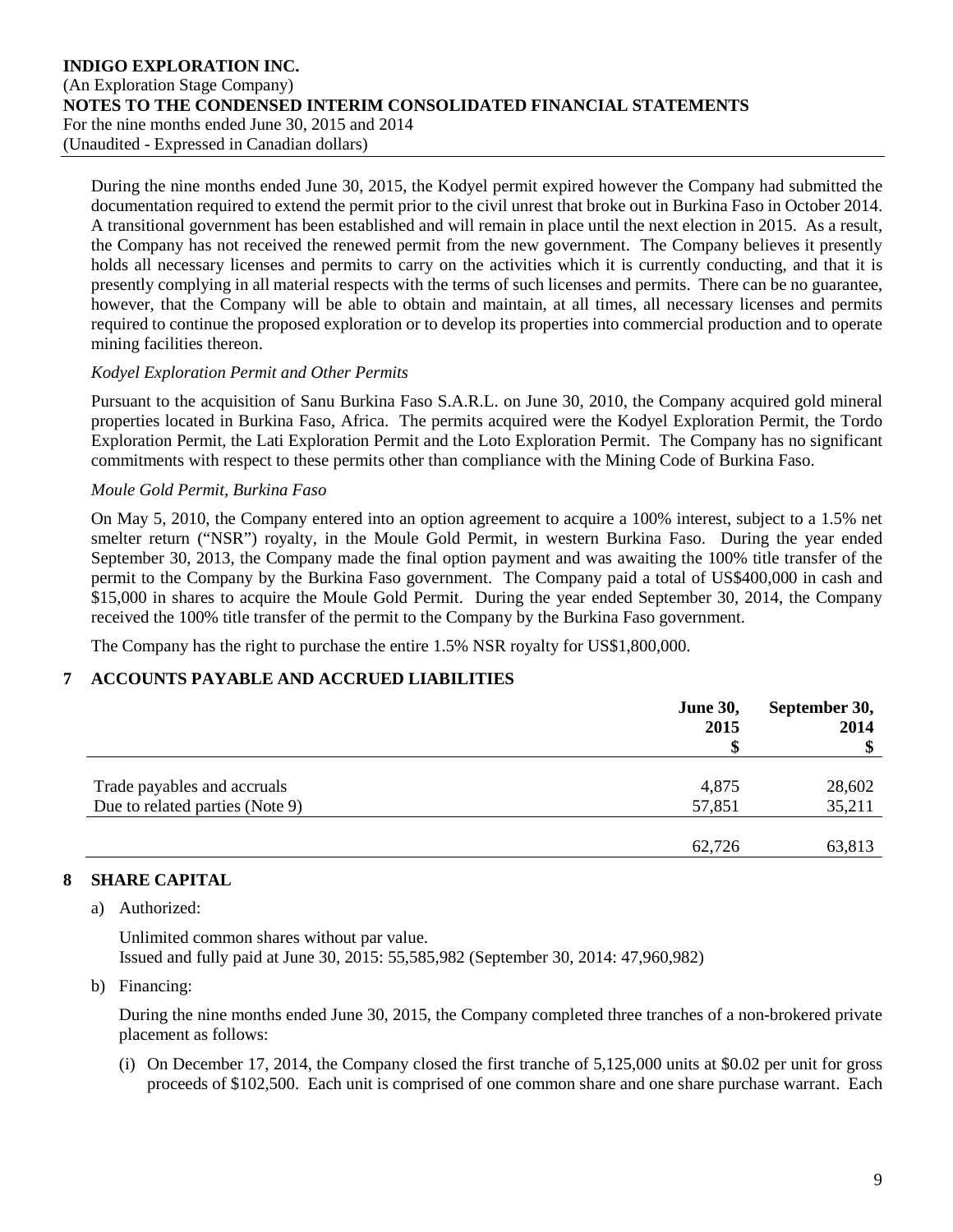whole warrant entitles the holder thereof the right to purchase one common share of the Company at \$0.05 per share, exercisable up to December 17, 2017. A value of \$5,125 has been attributed to the warrants.

- (ii) On December 24, 2014, the Company closed the second tranche of 1,000,000 units at \$0.02 per unit for gross proceeds of \$20,000. Each unit is comprised of one common share and one share purchase warrant. Each whole warrant entitles the holder thereof the right to purchase one common share of the Company at \$0.05 per share, exercisable up to December 24, 2017. A value of \$1,000 has been attributed to the warrants.
- (iii)On January 21, 2015, the Company closed the third and final tranche of the non-brokered private placement for 1,500,000 units at \$0.02 per unit for gross proceeds of \$30,000. Each unit is comprised of one common share and one share purchase warrant. Each whole warrant entitles the holder thereof the right to purchase one common share of the Company at \$0.05 per share, exercisable up to January 21, 2018. A value of \$1,500 has been attributed to the warrants.

In connection with the three tranches, the Company paid finders' fees of \$8,400 and incurred additional cash issue costs of \$2,233.

During the nine months ended June 30, 2014, the Company completed the following financing:

- (i) On November 4, 2013, the Company closed a non-brokered private placement of 4,900,000 units at \$0.05 per unit for gross proceeds of \$245,000. Each unit is comprised of one common share and one share purchase warrant. Each whole warrant entitles the holder thereof the right to purchase one common share of the Company at \$0.12 per share, exercisable up to November 4, 2016. A value of \$98,000 has been attributed to the warrants. In connection with the private placement, the Company incurred cash issue costs of \$1,975.
- c) Stock options:

The Company's stock options outstanding as at June 30, 2015 and September 30, 2014 and the changes for the periods then ended is presented below:

|                                                | Number of<br>Options<br># | Weighted<br>Average<br><b>Exercise Price</b> | Weighted<br>Average Life<br>Years |
|------------------------------------------------|---------------------------|----------------------------------------------|-----------------------------------|
|                                                |                           |                                              |                                   |
| Balance outstanding, September 30, 2013        | 1,440,000                 | 0.22                                         | 2.08                              |
| Expired                                        | (275,000)                 | 0.15                                         |                                   |
| Forfeited                                      | (175,000)                 | 0.18                                         |                                   |
| Balance outstanding and exercisable, September |                           |                                              |                                   |
| 30, 2014 and June 30, 2015                     | 990,000                   | 0.25                                         | 0.75                              |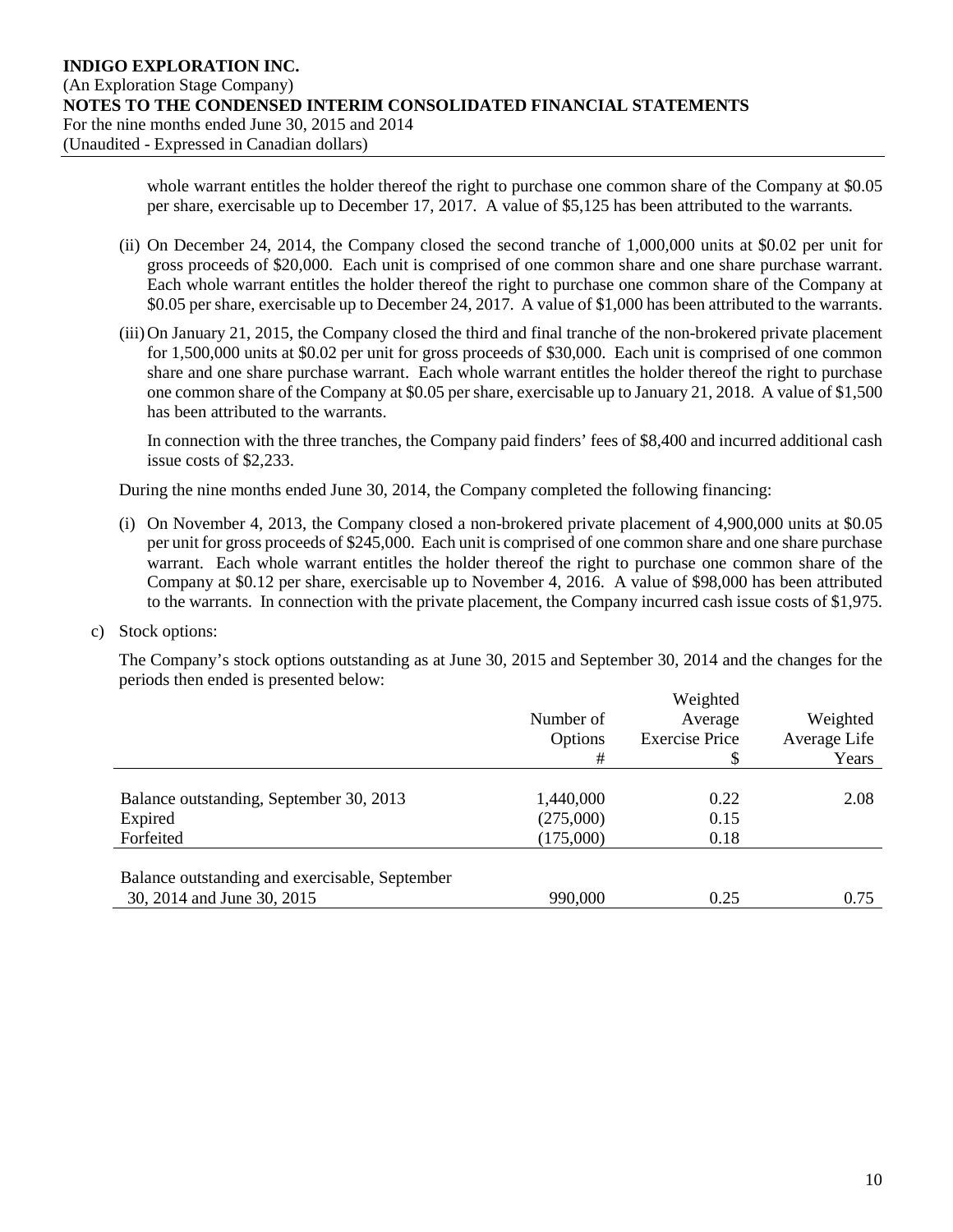At June 30, 2015, the following stock options were outstanding:

| Number of<br>Options<br># | <b>Exercise Price</b><br>S | <b>Expiry Date</b> |
|---------------------------|----------------------------|--------------------|
| 475,000                   | 0.20                       | August 9, 2015     |
| 515,000                   | 0.30                       | November 3, 2016   |
| 990,000                   |                            |                    |

Subsequent to June 30, 2015, a total of 475,000 stock options priced at \$0.20 expired unexercised.

#### d) Warrants:

A summary of share purchase warrants outstanding as at June 30, 2015 and September 30, 2014 and the changes for the periods then ended are as follows:

|                             | Number of    | Weighted<br>Average   | Weighted     |
|-----------------------------|--------------|-----------------------|--------------|
|                             | Warrants     | <b>Exercise Price</b> | Average Life |
|                             | #            | \$                    | Years        |
| Balance, September 30, 2013 | 10,000,000   | 0.12                  | 0.51         |
| <b>Issued</b>               | 4,900,000    | 0.12                  |              |
| Expired                     | (10,000,000) | 0.12                  |              |
| Balance, September 30, 2014 | 4,900,000    | 0.12                  | 2.10         |
| <b>Issued</b>               | 7,625,000    | 0.05                  |              |
| Balance, June 30, 2015      | 12,525,000   | 0.07                  | 2.04         |

At June 30, 2015, the following share purchase warrants were outstanding:

| Number of<br>Warrants<br># | <b>Exercise Price</b><br>\$ | <b>Expiry Date</b> |
|----------------------------|-----------------------------|--------------------|
|                            |                             |                    |
| 4,900,000                  | 0.12                        | November 4, 2016   |
| 5,125,000                  | 0.05                        | December 17, 2017  |
| 1,000,000                  | 0.05                        | December 24, 2017  |
| 1,500,000                  | 0.05                        | January 21, 2018   |
| 12,525,000                 |                             |                    |

e) Basic and diluted loss per share:

During the nine months ended June 30, 2015 and 2014, potentially dilutive common shares totaling 13,515,000 (2014 – 6,165,000) were not included in the calculation of basic and diluted loss per share because their effect was anti-dilutive.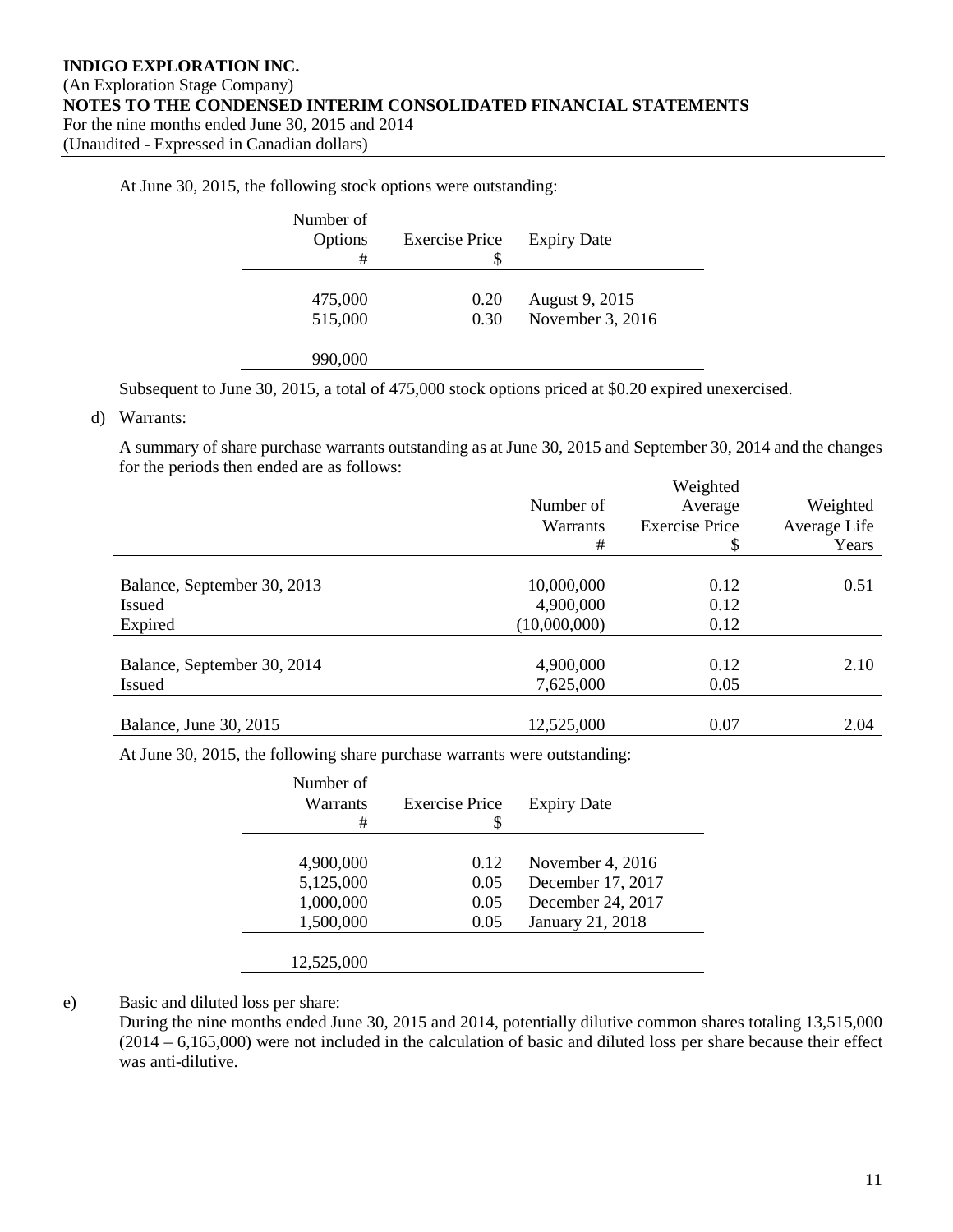#### **9 RELATED PARTY TRANSACTIONS**

During the nine months ended June 30, 2015 and 2014, the Company incurred the following expenditures charged by directors and officers of the Company and by companies controlled by directors and officers of the Company:

|                                    | Three months ended<br>June 30 |        | Nine months ended<br>June 30 |        |
|------------------------------------|-------------------------------|--------|------------------------------|--------|
|                                    | 2015                          | 2014   | 2015                         | 2014   |
|                                    | S                             | \$     | \$                           |        |
|                                    |                               |        |                              |        |
| Accounting fees                    | 4,379                         | 4,180  | 15,660                       | 15,961 |
| Management and administration fees | 5,850                         | 5,850  | 17,550                       | 20,800 |
|                                    |                               |        |                              |        |
|                                    | 10,229                        | 10,030 | 33,210                       | 36,761 |

As at June 30, 2015, accounts payable and accrued liabilities includes an amount of \$57,851 (September 30, 2014 - \$35,211) due to companies controlled by directors and officers of the Company. These amounts are unsecured, noninterest bearing and due on demand.

Compensation paid or payable to the Chief Executive Officer and the directors of the Company during the three and nine months ended June 30, 2015 and 2014 is identical to the table above.

#### **10 SUPPLEMENTAL CASH FLOW INFORMATION**

Investing and financing activities that do not have a direct impact on current cash flows are excluded from the cash flow statements. The following transactions were excluded from the condensed interim consolidated statements of cash flows:

During the nine months ended June 30, 2015:

a) \$nil of deferred exploration expenditures included in accounts payable and accrued liabilities at June 30, 2015, less expenditures included in accounts payable at September 30, 2014 of \$7,149 for a net inclusion of \$7,149.

During the nine months ended June 30, 2014:

a) \$nil of deferred exploration expenditures included in accounts payable and accrued liabilities at June 30, 2014, less expenditures included in accounts payable at September 30, 2013 of \$2,167 for a net inclusion of \$2,167.

#### **11 SEGMENTED INFORMATION**

The Company's operations are limited to a single industry segment, being mineral exploration and development. Geographic segment information of the Company's assets is as follows:

|              | <b>June 30,</b><br>2015 | September 30,<br>2014<br>\$ |  |
|--------------|-------------------------|-----------------------------|--|
| Canada       | 90,338                  | 102,893                     |  |
| Burkina Faso | 742,166                 | 680,335                     |  |
| Total assets | 832,504                 | 783,228                     |  |

Geographic segmentation of the Company's loss during three and nine months ended June 30, 2015 and 2014 is as follows: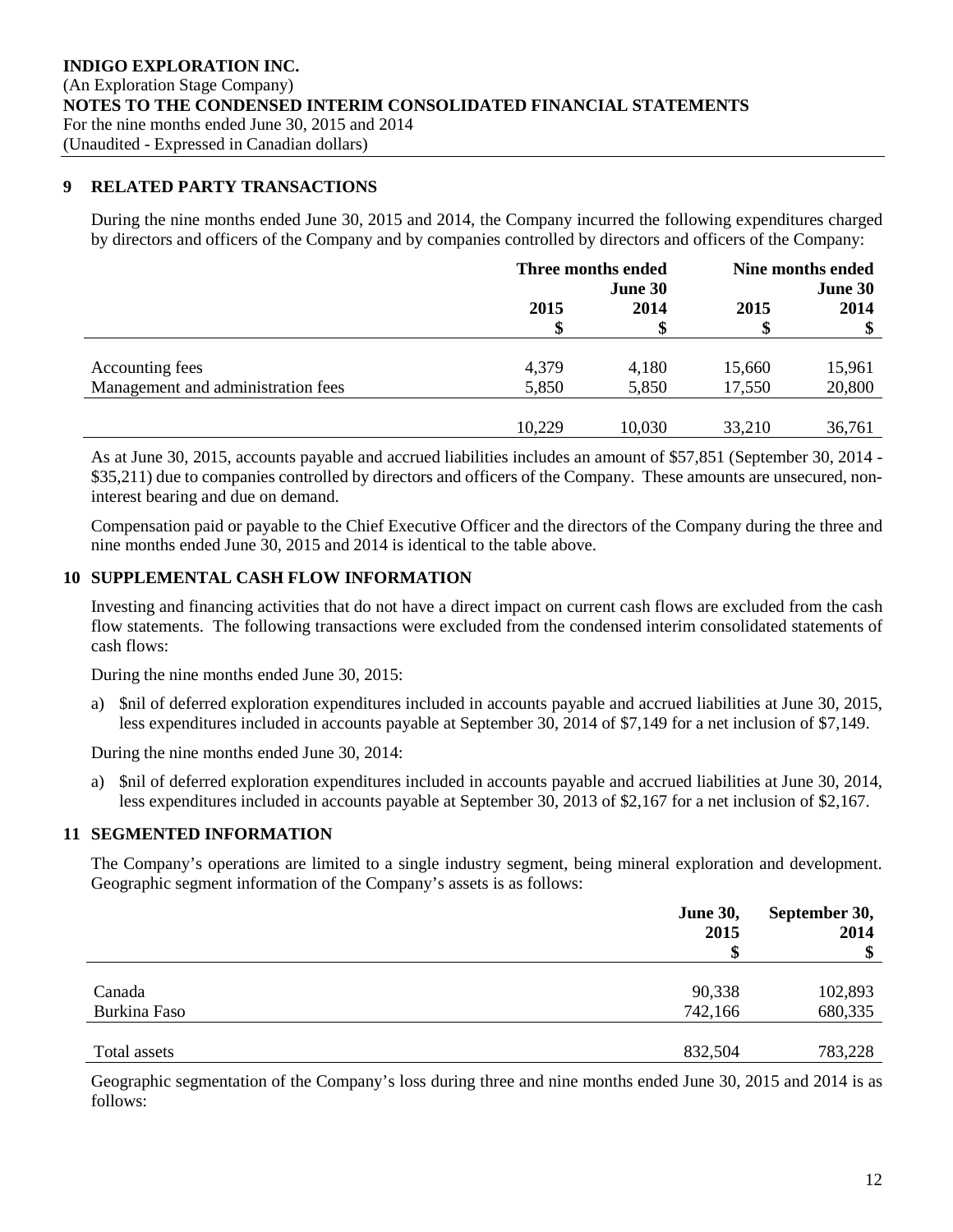# (An Exploration Stage Company) **NOTES TO THE CONDENSED INTERIM CONSOLIDATED FINANCIAL STATEMENTS**

For the nine months ended June 30, 2015 and 2014 (Unaudited - Expressed in Canadian dollars)

|              |        | Three months ended<br>June 30 |        | Nine months ended<br>June 30 |
|--------------|--------|-------------------------------|--------|------------------------------|
|              | 2015   | 2014                          | 2015   | 2014                         |
|              |        |                               |        | Φ                            |
| Canada       | 17,750 | 15,889                        | 66,047 | 71,743                       |
| Burkina Faso | 7,599  | 21,269                        | 25,457 | 59,157                       |
| Loss         | 25,349 | 37,158                        | 91,504 | 130,900                      |